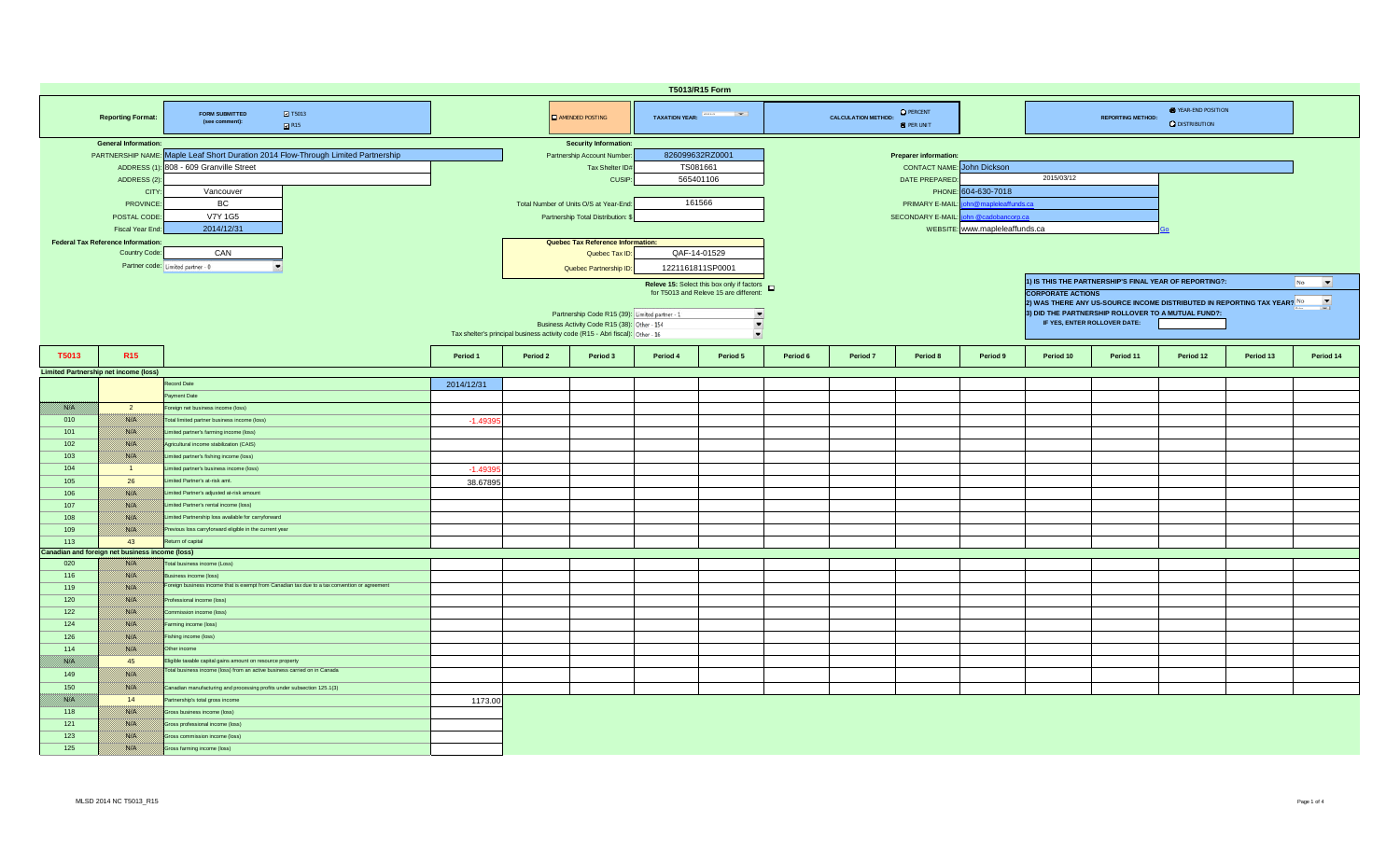| T5013                         | R <sub>15</sub>                                       |                                                                                                 | Period 1 | Period 2 | Period 3 | Period 4 | Period 5 | Period 6 | Period 7 | Period 8 | Period 9 | Period 10 | Period 11 | Period 12 | Period 13 | Period 14 |
|-------------------------------|-------------------------------------------------------|-------------------------------------------------------------------------------------------------|----------|----------|----------|----------|----------|----------|----------|----------|----------|-----------|-----------|-----------|-----------|-----------|
| 127                           |                                                       | ross fishing income (loss)                                                                      |          |          |          |          |          |          |          |          |          |           |           |           |           |           |
|                               |                                                       | >>> Canadian and foreign net business income (loss) - Jurisdiction Allocation                   |          |          |          |          |          |          |          |          |          |           |           |           |           |           |
| $\overline{\phantom{a}}$      |                                                       |                                                                                                 |          |          |          |          |          |          |          |          |          |           |           |           |           |           |
| $\blacktriangledown$          |                                                       |                                                                                                 |          |          |          |          |          |          |          |          |          |           |           |           |           |           |
| $\blacktriangledown$          |                                                       |                                                                                                 |          |          |          |          |          |          |          |          |          |           |           |           |           |           |
| $\overline{\phantom{a}}$      |                                                       |                                                                                                 |          |          |          |          |          |          |          |          |          |           |           |           |           |           |
| $\blacktriangledown$          |                                                       |                                                                                                 |          |          |          |          |          |          |          |          |          |           |           |           |           |           |
| $\cdot$                       |                                                       |                                                                                                 |          |          |          |          |          |          |          |          |          |           |           |           |           |           |
| $\overline{\phantom{a}}$      |                                                       |                                                                                                 |          |          |          |          |          |          |          |          |          |           |           |           |           |           |
|                               | Canadian and foreign investments and carrying charges |                                                                                                 |          |          |          |          |          |          |          |          |          |           |           |           |           |           |
| 110                           | $\overline{\mathbf{3}}$                               | Canadian and foreign net rental income (loss)                                                   |          |          |          |          |          |          |          |          |          |           |           |           |           |           |
| 111                           | $\overline{4}$                                        | oreign net rental income (loss)                                                                 |          |          |          |          |          |          |          |          |          |           |           |           |           |           |
| 112                           | <u> Britrill</u>                                      | Foreign net rental income that is exempt from Canadian tax due to a tax convention or agreement |          |          |          |          |          |          |          |          |          |           |           |           |           |           |
| 117                           | <u> Kirkil</u>                                        | Gross Canadian and foreign rental income                                                        |          |          |          |          |          |          |          |          |          |           |           |           |           |           |
| 128                           | 7                                                     | terest from Canadian sources                                                                    | 0.00726  |          |          |          |          |          |          |          |          |           |           |           |           |           |
| 146                           | $\overline{7}$                                        | Other investment income                                                                         |          |          |          |          |          |          |          |          |          |           |           |           |           |           |
| 129                           | 6B                                                    | Actual amount of dividends (other than eligible dividends)                                      |          |          |          |          |          |          |          |          |          |           |           |           |           |           |
| 132                           | <b>6A</b>                                             | Actual amount of eligible dividends                                                             |          |          |          |          |          |          |          |          |          |           |           |           |           |           |
| 135                           | 8                                                     | Foreign dividend and interest income                                                            |          |          |          |          |          |          |          |          |          |           |           |           |           |           |
| 137                           | 13                                                    | Business investment loss                                                                        |          |          |          |          |          |          |          |          |          |           |           |           |           |           |
| 145                           | 15B                                                   | Dividend rental arrangement compensation payments                                               |          |          |          |          |          |          |          |          |          |           |           |           |           |           |
| 210                           | <b>15A</b>                                            | Total carrying charges                                                                          | 0.06992  |          |          |          |          |          |          |          |          |           |           |           |           |           |
|                               |                                                       | >>> Canadian and foreign investments and carrying charges - Jurisdiction allocation             |          |          |          |          |          |          |          |          |          |           |           |           |           |           |
| 214                           | CAN                                                   | Carrying charges on resource property and flow-through shares                                   | 0.06992  |          |          |          |          |          |          |          |          |           |           |           |           |           |
| $\blacktriangledown$          |                                                       |                                                                                                 |          |          |          |          |          |          |          |          |          |           |           |           |           |           |
| $\overline{\phantom{a}}$      |                                                       |                                                                                                 |          |          |          |          |          |          |          |          |          |           |           |           |           |           |
| $\overline{\phantom{a}}$      |                                                       |                                                                                                 |          |          |          |          |          |          |          |          |          |           |           |           |           |           |
| $\blacktriangledown$          |                                                       |                                                                                                 |          |          |          |          |          |          |          |          |          |           |           |           |           |           |
| $\overline{\phantom{a}}$      |                                                       |                                                                                                 |          |          |          |          |          |          |          |          |          |           |           |           |           |           |
| Other amounts and information |                                                       |                                                                                                 |          |          |          |          |          |          |          |          |          |           |           |           |           |           |
| 030                           | <u> Britrill</u>                                      | Total capital gain (loss)                                                                       | 13.67169 |          |          |          |          |          |          |          |          |           |           |           |           |           |
| 151                           | 10                                                    | Capital gains (losses) [R15: used to calculate the deduction]                                   |          |          |          |          |          |          |          |          |          |           |           |           |           |           |
| 151                           | 12                                                    | Capital gains (losses) [R15: not used to calculate the deduction]                               | 13.67169 |          |          |          |          |          |          |          |          |           |           |           |           |           |
| 159                           | 11                                                    | Capital gains reserve                                                                           |          |          |          |          |          |          |          |          |          |           |           |           |           |           |
| 040                           | 5 <sub>5</sub>                                        | Capital cost allowance                                                                          |          |          |          |          |          |          |          |          |          |           |           |           |           |           |
| <u> British</u>               | 9                                                     | Patronage dividends from a cooperative                                                          |          |          |          |          |          |          |          |          |          |           |           |           |           |           |
| <u> Birth</u>                 | 16                                                    | Quebec income tax withheld at source                                                            |          |          |          |          |          |          |          |          |          |           |           |           |           |           |
| BAKA K                        | 34                                                    | R15: Exploration expenses - Northern Quebec                                                     |          |          |          |          |          |          |          |          |          |           |           |           |           |           |
| 1980 OS                       | 21B                                                   | westment tax credit (R15 only: Other Property)                                                  |          |          |          |          |          |          |          |          |          |           |           |           |           |           |
| <u> British</u>               | 24A                                                   | Member Corp's share of debt                                                                     |          |          |          |          |          |          |          |          |          |           |           |           |           |           |
| BANG K                        | 24B                                                   | Member Corp's share of qualified property                                                       |          |          |          |          |          |          |          |          |          |           |           |           |           |           |
| //www                         | <b>24C</b>                                            | Member Corp's share of total assets                                                             |          |          |          |          |          |          |          |          |          |           |           |           |           |           |
| <u> British</u>               | 27                                                    | Limited Partnership Loss                                                                        |          |          |          |          |          |          |          |          |          |           |           |           |           |           |
| Birth M                       | 32                                                    | Exploration exp. Incurred in Quebec                                                             |          |          |          |          |          |          |          |          |          |           |           |           |           |           |
| <u> Bibliottel</u>            | 33                                                    | Surface mining/oil&gas exploration exp. in Quebec                                               |          |          |          |          |          |          |          |          |          |           |           |           |           |           |
| <u> Birliy</u>                | $35 - 28$                                             | Amt. Of assistance corresponding to exp. Reported in 28 on R15                                  |          |          |          |          |          |          |          |          |          |           |           |           |           |           |
| //www                         | $35 - 29$                                             | Amt. Of assistance corresponding to exp. Reported in 30 on R15                                  |          |          |          |          |          |          |          |          |          |           |           |           |           |           |
| <u> British</u>               | $35 - 30$                                             | Amt. Of assistance corresponding to exp. Reported in 32 on R15                                  |          |          |          |          |          |          |          |          |          |           |           |           |           |           |
| Birth M                       | $35 - 32$                                             | Amt. Of assistance corresponding to exp. Reported in 33 on R15                                  |          |          |          |          |          |          |          |          |          |           |           |           |           |           |
| <u> Karl K</u>                | $35 - 33$                                             | Amt. Of assistance corresponding to exp. Reported in 33 on R15                                  |          |          |          |          |          |          |          |          |          |           |           |           |           |           |
| <u> Birth</u>                 | 35-34                                                 | Research amt. of assistance corresponding to exp. Reported in 34 on R15                         |          |          |          |          |          |          |          |          |          |           |           |           |           |           |
| //www                         | 42                                                    | Percentage of business carried on in Quebec by the partnership                                  |          |          |          |          |          |          |          |          |          |           |           |           |           |           |
| 171                           | 17                                                    | Foreign tax paid on non-business income                                                         |          |          |          |          |          |          |          |          |          |           |           |           |           |           |
| 172                           | 18                                                    | oreign tax paid on business income                                                              |          |          |          |          |          |          |          |          |          |           |           |           |           |           |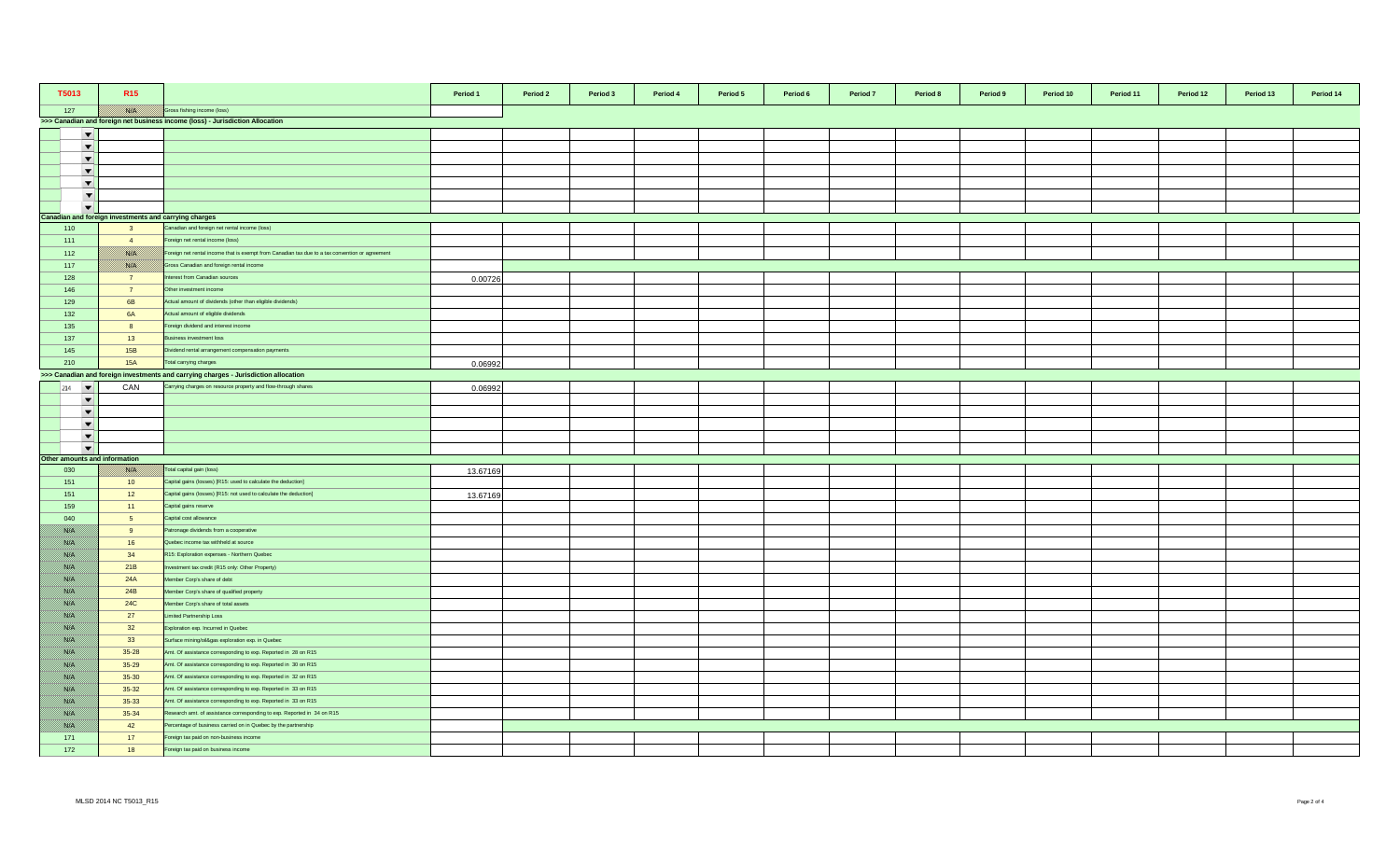| T5013                                 | R <sub>15</sub> |                                                                       | Period 1 | Period 2 | Period 3 | Period 4 | Period 5 | Period 6 | Period 7 | Period 8 | Period 9 | Period 10 | Period 11 | Period 12 | Period 13 | Period 14 |
|---------------------------------------|-----------------|-----------------------------------------------------------------------|----------|----------|----------|----------|----------|----------|----------|----------|----------|-----------|-----------|-----------|-----------|-----------|
| 173                                   | 28              | Cdn Exploration Expenses (CEE)                                        |          |          |          |          |          |          |          |          |          |           |           |           |           |           |
| 174                                   | 29              | Cdn Development expenses (CDE)                                        |          |          |          |          |          |          |          |          |          |           |           |           |           |           |
| 175                                   | 30 <sup>°</sup> | Cdn Oil and gas property exp (COPGE)                                  |          |          |          |          |          |          |          |          |          |           |           |           |           |           |
| 176                                   | 31              | Foreign exploration and development expenses (FEDE)                   |          |          |          |          |          |          |          |          |          |           |           |           |           |           |
| 182                                   | 19              | Eligible amount of charitable donations                               |          |          |          |          |          |          |          |          |          |           |           |           |           |           |
| 183                                   | 20              | Eligible amount of cultural and ecological gifts                      |          |          |          |          |          |          |          |          |          |           |           |           |           |           |
|                                       |                 | >>> Other amounts and information - Jurisdiction allocation           |          |          |          |          |          |          |          |          |          |           |           |           |           |           |
| $\overline{\phantom{a}}$              |                 |                                                                       |          |          |          |          |          |          |          |          |          |           |           |           |           |           |
| $\overline{\phantom{a}}$              |                 |                                                                       |          |          |          |          |          |          |          |          |          |           |           |           |           |           |
| $\overline{\phantom{a}}$              |                 |                                                                       |          |          |          |          |          |          |          |          |          |           |           |           |           |           |
| $\overline{\phantom{a}}$              |                 |                                                                       |          |          |          |          |          |          |          |          |          |           |           |           |           |           |
| $\overline{\phantom{a}}$              |                 |                                                                       |          |          |          |          |          |          |          |          |          |           |           |           |           |           |
| $\overline{\phantom{a}}$              |                 |                                                                       |          |          |          |          |          |          |          |          |          |           |           |           |           |           |
| $\overline{\phantom{a}}$              |                 |                                                                       |          |          |          |          |          |          |          |          |          |           |           |           |           |           |
| $\overline{\phantom{a}}$              |                 |                                                                       |          |          |          |          |          |          |          |          |          |           |           |           |           |           |
| $\blacktriangledown$                  |                 |                                                                       |          |          |          |          |          |          |          |          |          |           |           |           |           |           |
|                                       |                 | Renounced Canadian exploration and development expenses               |          |          |          |          |          |          |          |          |          |           |           |           |           |           |
| 190                                   | 60              | Cdn exploration expense - renunciation                                | 24.99751 |          |          |          |          |          |          |          |          |           |           |           |           |           |
| 191                                   | 61              | Cdn development expense - renunciation                                |          |          |          |          |          |          |          |          |          |           |           |           |           |           |
| 192                                   | <u> Karlin</u>  | Cdn exploration expense - assistance                                  |          |          |          |          |          |          |          |          |          |           |           |           |           |           |
| 193                                   |                 | Cdn development expense - assistance                                  |          |          |          |          |          |          |          |          |          |           |           |           |           |           |
| 196                                   |                 | Reduction - Portion subject int. free                                 |          |          |          |          |          |          |          |          |          |           |           |           |           |           |
| 194                                   |                 | Amount - Exp qualifying for ITC                                       | 22.52264 |          |          |          |          |          |          |          |          |           |           |           |           |           |
| 195                                   | <u> ISSUS I</u> | mount - Portion subject int. free                                     |          |          |          |          |          |          |          |          |          |           |           |           |           |           |
| 197                                   | <u> Karlin</u>  | BC - Expenses - Tax Credit                                            | 2.11845  |          |          |          |          |          |          |          |          |           |           |           |           |           |
| 198                                   |                 | SK - Expenses - Tax Credit                                            | 2.47570  |          |          |          |          |          |          |          |          |           |           |           |           |           |
| 199                                   |                 | MB - Expenses - Tax Credit                                            | 1.87434  |          |          |          |          |          |          |          |          |           |           |           |           |           |
| 200                                   | USSA S          | ON - Expenses - Tax Credit                                            |          |          |          |          |          |          |          |          |          |           |           |           |           |           |
| film an                               | 62              | Quebec Exploration Expense                                            | 0.63658  |          |          |          |          |          |          |          |          |           |           |           |           |           |
| <u> Biskopi I</u>                     | 63              | Quebec surface mining exploration or oil and gas exploration expenses |          |          |          |          |          |          |          |          |          |           |           |           |           |           |
| <u> British</u>                       | 64              | Exploration expenses - Northern Quebec                                |          |          |          |          |          |          |          |          |          |           |           |           |           |           |
| <u> Wissels I</u>                     | 65              | Security issues expenses                                              |          |          |          |          |          |          |          |          |          |           |           |           |           |           |
| 78. S                                 | 66-60           | Amt. of assistance corresponding to exp. reported in 60               |          |          |          |          |          |          |          |          |          |           |           |           |           |           |
| film an                               | 66-61           | Amt. of assistance corresponding to exp. reported in 61               |          |          |          |          |          |          |          |          |          |           |           |           |           |           |
| <u>filman</u>                         | 66-62           | Amt. of assistance corresponding to exp. reported in 62               |          |          |          |          |          |          |          |          |          |           |           |           |           |           |
| <u> British</u>                       | 66-63           | Amt. of assistance corresponding to exp. reported in 63               |          |          |          |          |          |          |          |          |          |           |           |           |           |           |
|                                       | 66-64           | Amt. of assistance corresponding to exp. reported in 64               |          |          |          |          |          |          |          |          |          |           |           |           |           |           |
| <b>Tax Shelter Information</b><br>201 | 50              | lumber of units acquired                                              |          |          |          |          |          |          |          |          |          |           |           |           |           |           |
| 202                                   | 51              | Cost per unit                                                         | 25.00000 |          |          |          |          |          |          |          |          |           |           |           |           |           |
| 203                                   | 52              | Total cost of units                                                   |          |          |          |          |          |          |          |          |          |           |           |           |           |           |
|                                       | 53              | imited-recourse amounts                                               |          |          |          |          |          |          |          |          |          |           |           |           |           |           |
|                                       | 54              | At-risk adjustment                                                    |          |          |          |          |          |          |          |          |          |           |           |           |           |           |
| 204                                   | 55              | Other indirect reductions                                             |          |          |          |          |          |          |          |          |          |           |           |           |           |           |
|                                       |                 | >>T5013 Other Information Boxes with no calculation - text and dates  |          |          |          |          |          |          |          |          |          |           |           |           |           |           |
| $\blacktriangledown$                  |                 |                                                                       |          |          |          |          |          |          |          |          |          |           |           |           |           |           |
| $\blacktriangledown$                  | film an         |                                                                       |          |          |          |          |          |          |          |          |          |           |           |           |           |           |
|                                       |                 |                                                                       |          |          |          |          |          |          |          |          |          |           |           |           |           |           |